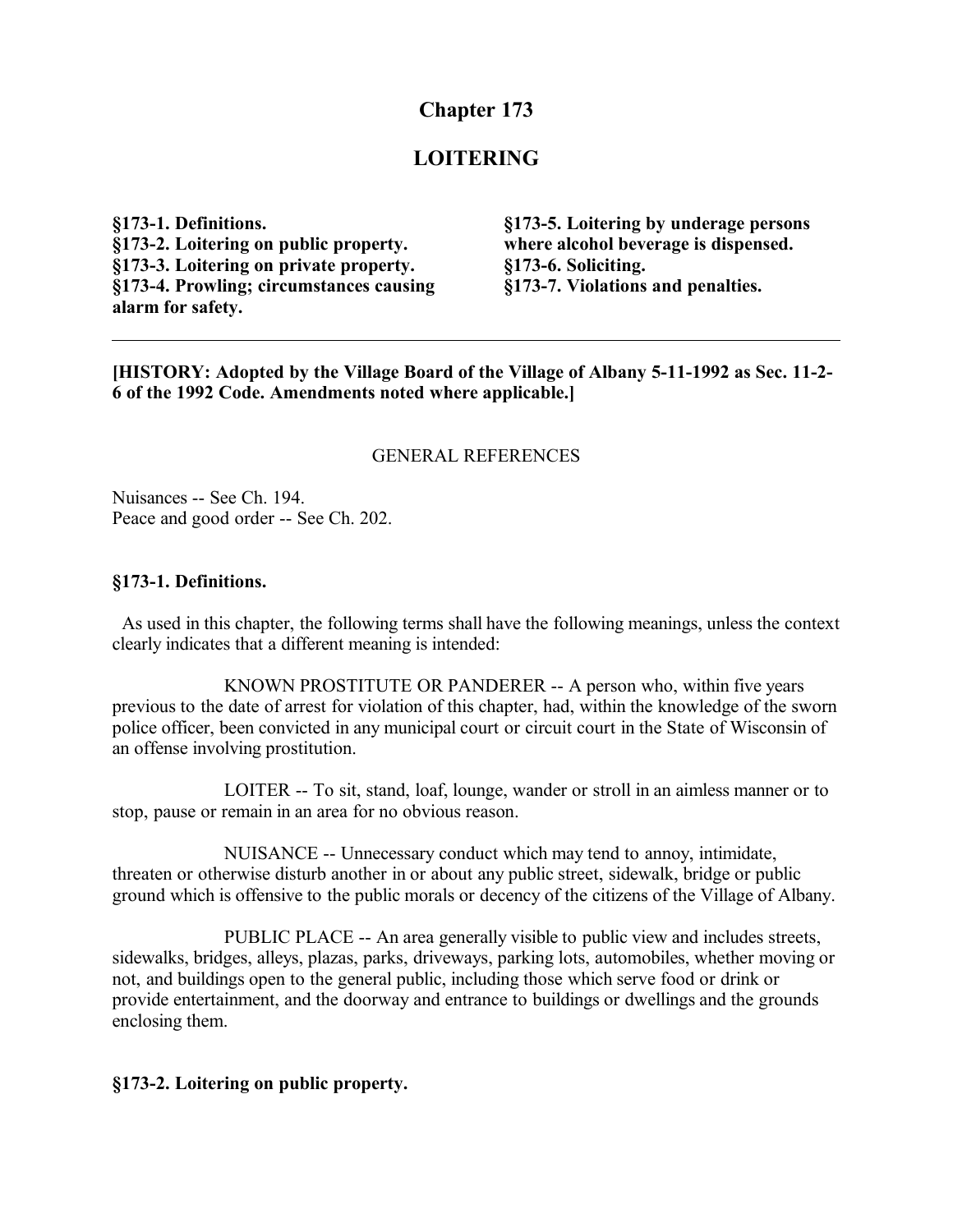A. No person shall loiter in or about any public street, public sidewalk, street crossing, alley, bridge, public parking lot or other place of assembly or public use after being requested to move by any police officer.

B. Upon being requested to move, a person shall immediately comply with such request by leaving the premises or area thereof at the time of the request.

C. No person shall loiter in or about any toilet open to the public for the purpose of engaging in or soliciting any lewd or lascivious conduct or any unlawful act.

D. No person shall loiter in or about any school or public place at or near which children or students attend or normally congregate. As used in this subsection, "loiter" means to delay, to linger or to idle in or about any said school or public place without a lawful purpose for being present.

### **§173-3. Loitering on private property.**

A. No person shall loiter in or about any private premises or adjacent doorways or entrances or upon private property held out for public use, including but not limited to business or industry parking lots or shopping malls, without invitation from the owner or occupant or by any person in authority at such places. No person shall loiter in or about the doorway, stairway, steps or entrance of any business place of private residence without the expressed consent of the owner thereof, or at any time other than usual business hours. Under this subsection, business place shall include public building at such times that the same shall be closed for the usual and normal business conduct thereat.

B. Upon being requested to move by any such person in authority or by any police officer, a person shall immediately comply with such request by leaving the premises or area thereof at the time of the request.

C. No person shall sit, lie or otherwise recline upon or against any parked motor vehicle without the expressed consent of the owner thereof, whether such motor vehicle be parked upon a public street, alley, parking lot, driveway or private premises.

D. No person shall stand or loiter on any roadway other than in a safety zone if such act interferes with the lawful movement of traffic.

### **§173-4. Prowling; circumstances causing alarm for safety.**

 No person shall loiter or prowl in a place, at a time or in a manner not usual for law abiding individuals, under circumstances that warrant alarm for the safety of persons or property in the vicinity. Among the circumstances which may be considered in determining whether such alarm is warranted is the fact that the person takes flight upon appearance of a police or peace officer, refuses to identify himself or manifestly endeavors to conceal himself or any object. Unless flight by the person or other circumstances makes it impracticable, a police or peace officer shall, prior to any arrest for an offense under this section, afford the person an opportunity to dispel any alarm which would otherwise be warranted, by requesting him to identify himself and explain his presence and conduct. No person shall be convicted of an offense under this section if the police officer did not comply with the preceding sentence, or if it appears at trial that the explanation given by the person was true and, if believed by the police or peace officer at the time, would have dispelled the alarm.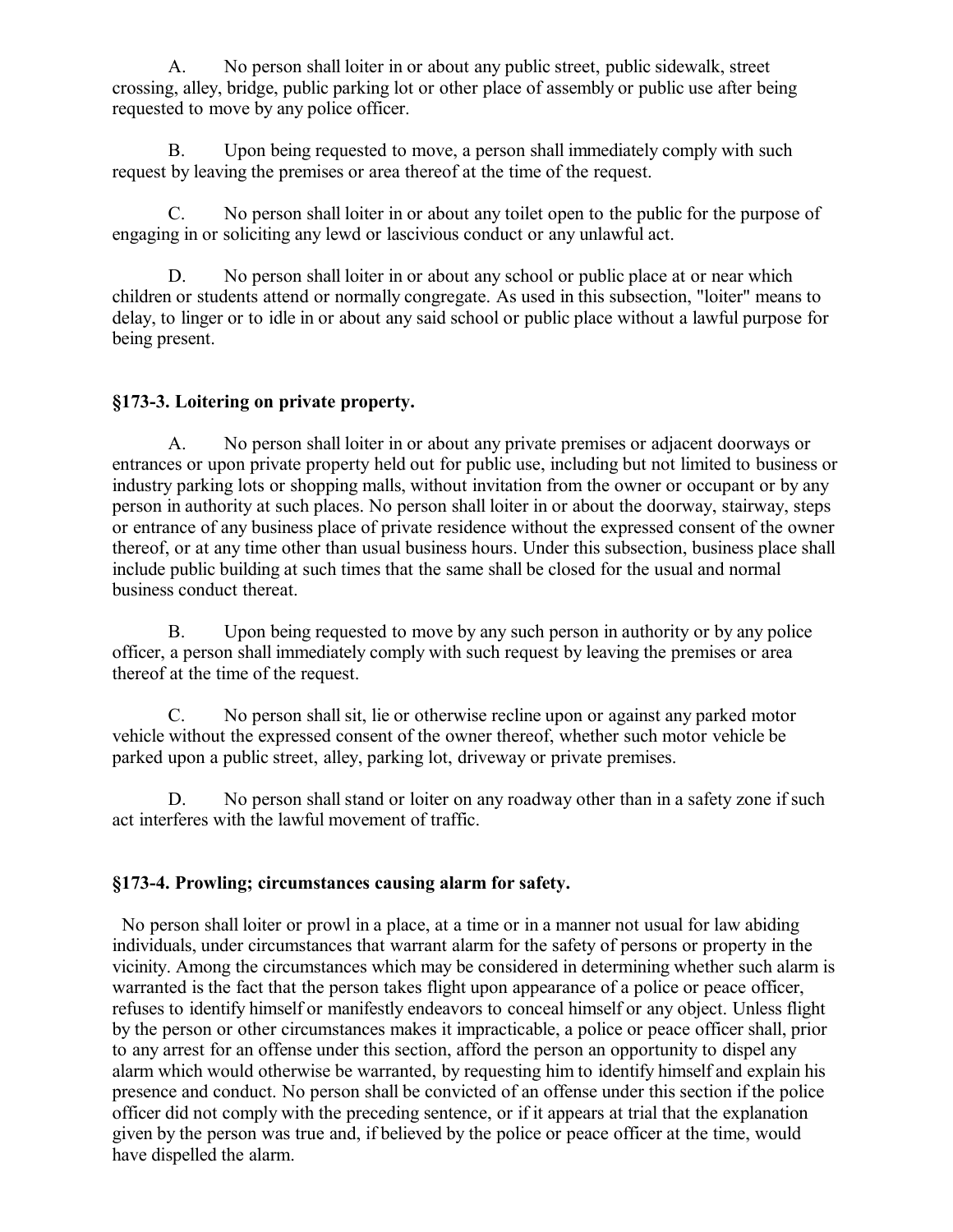## **§173-5. Loitering by underage persons where alcohol beverage is dispensed.**

A. Underage persons and intoxicants. No underage person shall enter, remain or loiter in any public or private place where any fermented malt beverage is sold, dispensed, given away or made available, unless accompanied by a parent, guardian or spouse who has attained the legal drinking age.

B. Permitting loitering prohibited. No person of legal drinking age shall permit any underage person to enter, remain or loiter in any premises, public or private, where fermented malt beverages or other alcohol beverages are served, sold, dispensed, given away or made available, unless such underage person is accompanied by a parent, guardian or spouse who has attained the legal drinking age.

### **§173-6. Soliciting.**

A. No person shall loiter in or near any thoroughfare or place open to the public in a manner and under circumstances manifesting the purpose of inducing, enticing, soliciting or procuring another to commit an act of prostitution. Among the circumstances which may be considered in determining whether such purpose is manifested are: that such person is a known prostitute or panderer; that such person repeatedly beckons to stop or attempts to stop or engages male or female passersby in conversation; or repeatedly stops or attempts to stop motor vehicle operators by hailing, waving of arms or any other bodily gesture.

B. The violator's conduct must be such as to demonstrate a specific intent to induce, entice, solicit or produce another to commit an act of prostitution. No arrest shall be made for a violation of this section unless the sworn police officer first affords such persons an opportunity to explain such conduct, and no one shall be convicted of violating this section if it appears at trial that the explanation given was true and disclosed a lawful purpose.

## **§173-7. Violations and penalties.**

A. Attempt.

(1) Whoever attempts to commit an act prohibited by this chapter may be required to forfeit amounts not to exceed 1/2 the maximum penalty for the completed act.

(2) An attempt to commit an act prohibited by this chapter requires that the actor have an intent to perform acts and attain a result which, if accomplished, would constitute a violation of this chapter and that he does acts towards the commission of the violation which demonstrate unequivocally, under all the circumstances, that he formed that intent and would commit the violation except for the intervention of another person or some other extraneous factor.

B. Parties to acts prohibited.

(1) Whoever is concerned in the commission of an act prohibited by this chapter is a principle and may be charged with and convicted of the commission of said act although he did not directly commit it and although the person who directly committed it has not been convicted or has been convicted of some other act prohibited by this chapter.